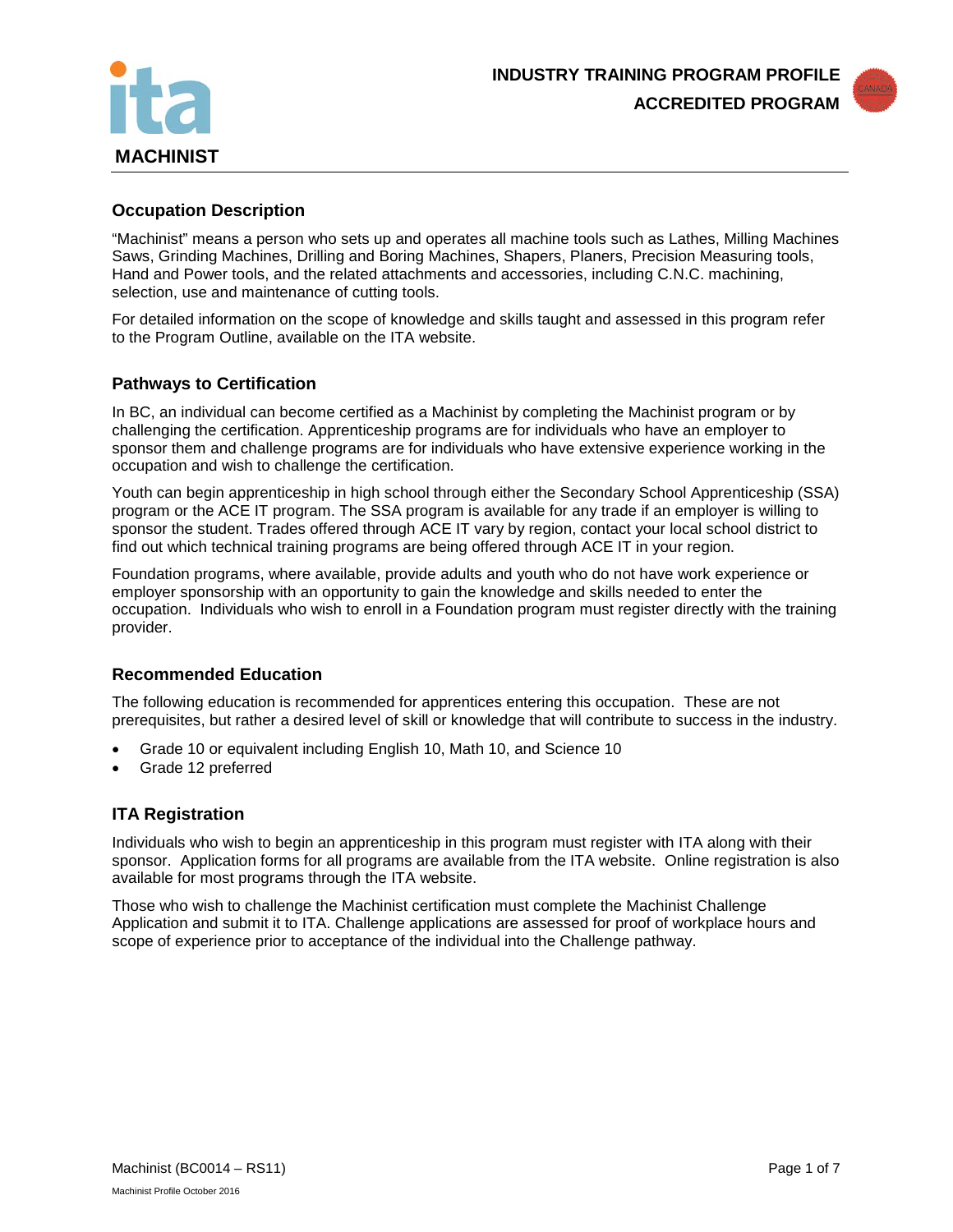



# **Apprenticeship Pathway**

This graphic provides an overview of the Machinist apprenticeship pathway.



*\*Suggested duration based on 30-hour week*

#### CROSS-PROGRAM CREDITS

*Individuals who hold the credentials listed below are entitled to receive partial credit toward the completion requirements of this program*

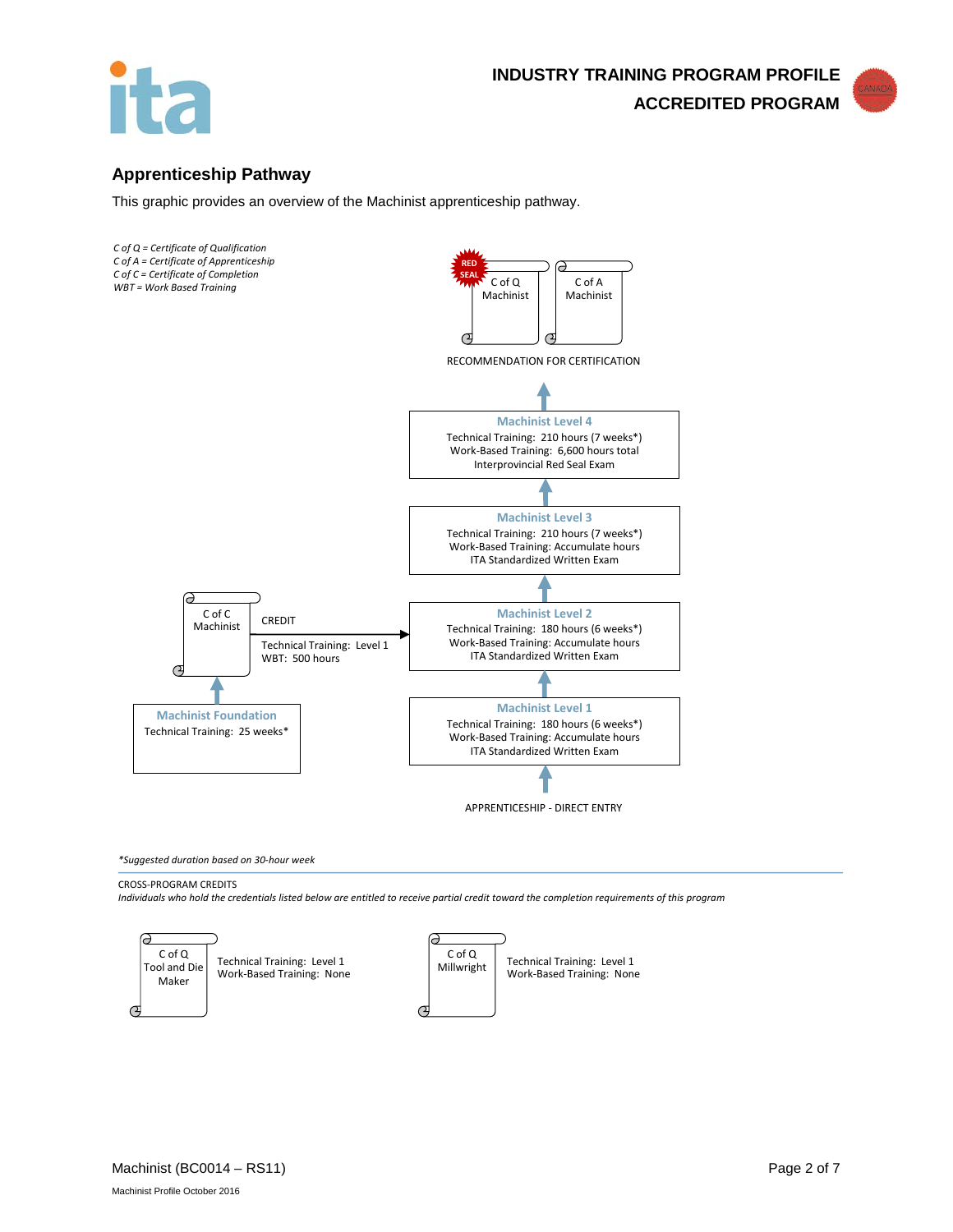



|                                | <b>Apprenticeship Program Standards</b>                                                                                                                                                                                                                                                                                                                                                   |                                                                                                                                                                                                                                                                                                                       |  |
|--------------------------------|-------------------------------------------------------------------------------------------------------------------------------------------------------------------------------------------------------------------------------------------------------------------------------------------------------------------------------------------------------------------------------------------|-----------------------------------------------------------------------------------------------------------------------------------------------------------------------------------------------------------------------------------------------------------------------------------------------------------------------|--|
| <b>Credentials Awarded</b>     | Machinist - Certificate of Qualification with Interprovincial Red Seal endorsement<br>Machinist - Certificate of Apprenticeship                                                                                                                                                                                                                                                           |                                                                                                                                                                                                                                                                                                                       |  |
|                                | ITA Registration Prerequisites • Agreement signed by the employer to sponsor the apprentice                                                                                                                                                                                                                                                                                               |                                                                                                                                                                                                                                                                                                                       |  |
| <b>Completion Requirements</b> | Certification as a Machinist is awarded upon successful completion of:                                                                                                                                                                                                                                                                                                                    |                                                                                                                                                                                                                                                                                                                       |  |
|                                | Requirement                                                                                                                                                                                                                                                                                                                                                                               | Level of Achievement Required                                                                                                                                                                                                                                                                                         |  |
|                                | <b>Technical Training</b>                                                                                                                                                                                                                                                                                                                                                                 | Minimum 70% in each level of technical training:<br>• Level 1: 180 hours (or 6 weeks*) and ITA<br>standardized written exam<br>• Level 2: 180 hours (or 6 weeks*) and ITA<br>standardized written exam<br>• Level 3: 210 hours (or 7 weeks*) and ITA<br>standardized written exam<br>Level 4: 210 hours (or 7 weeks*) |  |
|                                | Interprovincial Red Seal Exam                                                                                                                                                                                                                                                                                                                                                             | Minimum 70%                                                                                                                                                                                                                                                                                                           |  |
|                                | <b>Work-Based Training</b>                                                                                                                                                                                                                                                                                                                                                                | $-6,600$ hours                                                                                                                                                                                                                                                                                                        |  |
|                                | Recommendation for Certification                                                                                                                                                                                                                                                                                                                                                          | • Recommendation for certification signed by<br>the Sponsor and an individual holding<br>credentials eligible for sign-off authority                                                                                                                                                                                  |  |
|                                | (*Assuming 30 hours in school per week)                                                                                                                                                                                                                                                                                                                                                   |                                                                                                                                                                                                                                                                                                                       |  |
| <b>Program Duration</b>        | Duration varies depending on how training is delivered, but the program generally takes<br>4 years to complete.                                                                                                                                                                                                                                                                           |                                                                                                                                                                                                                                                                                                                       |  |
|                                | The technical training requirement is typically met through block-release training (full-<br>time, at school) delivered by an ITA-approved training provider. It can also be met<br>through approved alternative training models (e.g., distance education, online, part-time)<br>and/or level challenge where these options are available.                                               |                                                                                                                                                                                                                                                                                                                       |  |
| <b>Sign-off Authority</b>      | Credentials eligible to sign-off on the Recommendation for Certification:<br>Machinist - Certificate of Qualification<br>Machinist – Interprovincial Red Seal endorsement<br>Tool and Die Maker - Certificate of Qualification<br>Tool and Die Maker – Interprovincial Red Seal endorsement<br>• ITA-issued letter authorizing supervision and sign-off of apprentices in this occupation |                                                                                                                                                                                                                                                                                                                       |  |
| Challenging a Level            | this program:<br>■ Level 1<br>• Level 2                                                                                                                                                                                                                                                                                                                                                   | The following levels of technical training can be challenged for advanced placement in                                                                                                                                                                                                                                |  |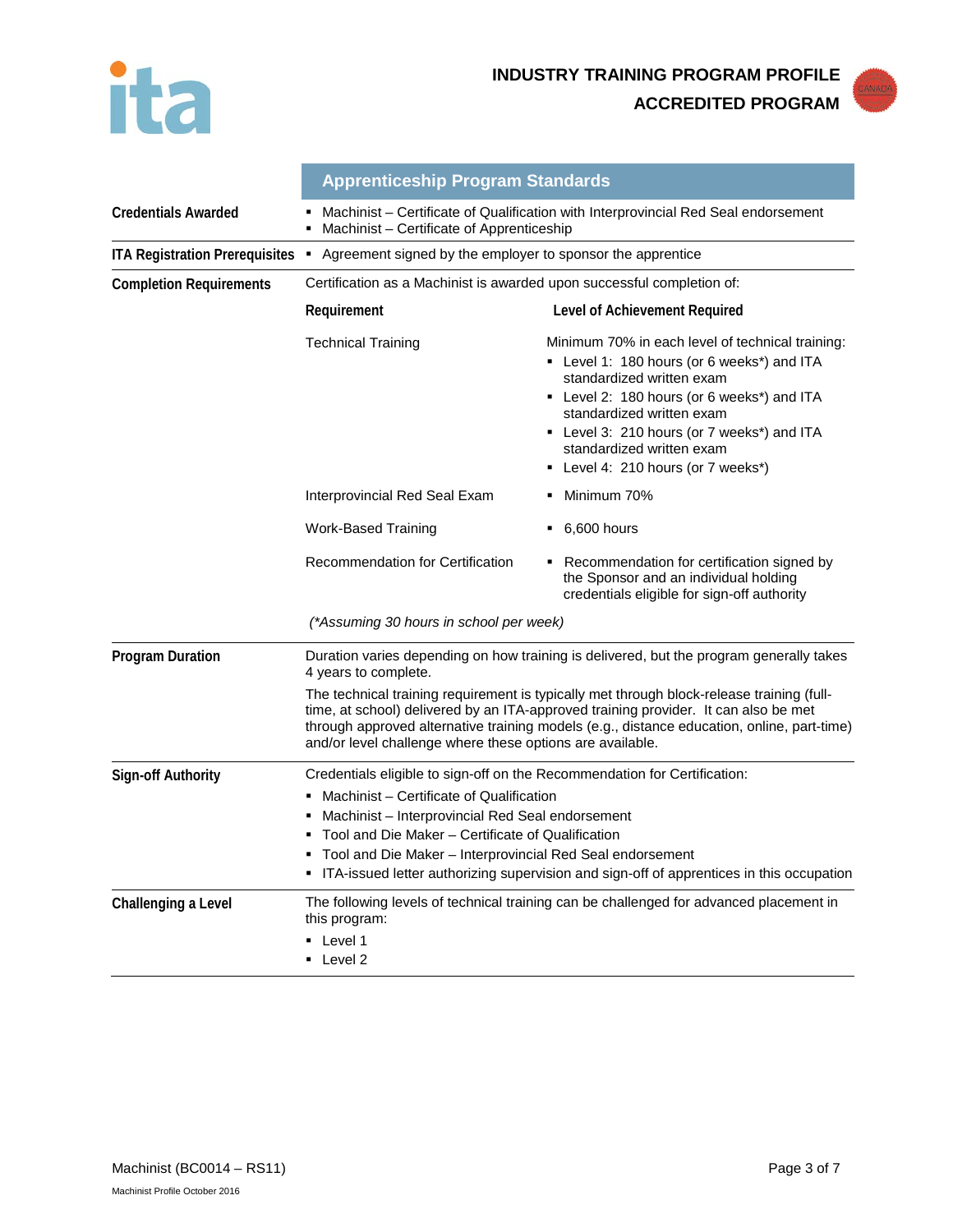



|                       | <b>Apprenticeship Program Standards</b>                                                                                                        |                                                              |
|-----------------------|------------------------------------------------------------------------------------------------------------------------------------------------|--------------------------------------------------------------|
| Cross-Program Credits | Individuals who hold the credentials listed below are entitled to receive partial credit<br>toward the completion requirements of this program |                                                              |
|                       | Credential                                                                                                                                     | Credit(s) Granted                                            |
|                       | Tool and Die Maker - Certificate of<br>Qualification                                                                                           | ■ Technical Training: Level 1<br>• Work-Based Training: None |
|                       | Millwright - Certificate of Qualification                                                                                                      | ■ Technical Training: Level 1<br>• Work-Based Training: None |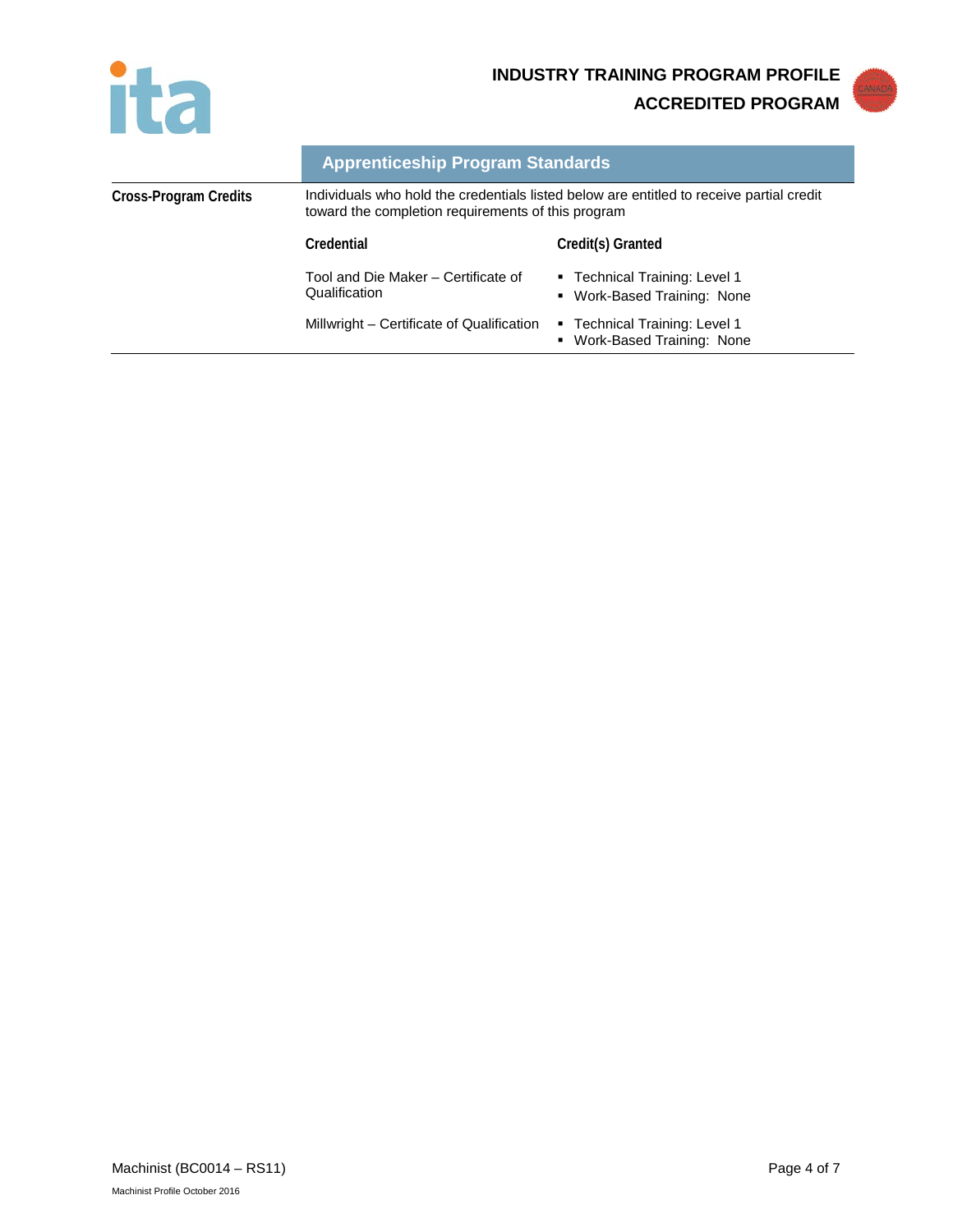



# **Challenge Pathway**

This graphic provides an overview of the Machinist challenge pathway.



#### CREDIT FOR PRIOR LEARNING

*Individuals who hold the credentials listed below are considered to have met or partially met the prerequisites for challenging this program*

Military certificate in Marine Engineer MT #367 / Marine Engineering Technician MT #313, QL5 or higher

Work Experience: 9,900 hours

|                                       | <b>Challenge Program Standards</b>                                                                                                              |                                                                |  |
|---------------------------------------|-------------------------------------------------------------------------------------------------------------------------------------------------|----------------------------------------------------------------|--|
| <b>Credentials Awarded</b>            | Machinist – Certificate of Qualification with Red Seal endorsement                                                                              |                                                                |  |
| <b>ITA Registration Prerequisites</b> | An approved Challenge Application, which includes:<br>■ 9,900 documented hours of directly related experience working in the occupation         |                                                                |  |
| <b>Credit for Prior Learning</b>      | Individuals who hold the credentials listed below are considered to have met or partially<br>met the prerequisites for challenging this program |                                                                |  |
|                                       | Credential                                                                                                                                      | Credit(s) Granted                                              |  |
|                                       | Military certificate in Marine Engineer<br>MT#367 / Marine Engineering<br>Technician MT #313, QL5 or higher                                     | Work Experience: 9,900 hours<br>Approved Challenge Application |  |
| <b>Completion Requirements</b>        | Certification as a Machinist is awarded upon successful completion of:                                                                          |                                                                |  |
|                                       | Requirement                                                                                                                                     | Level of Achievement Required                                  |  |
|                                       | Interprovincial Red Seal Exam                                                                                                                   | Minimum 70%                                                    |  |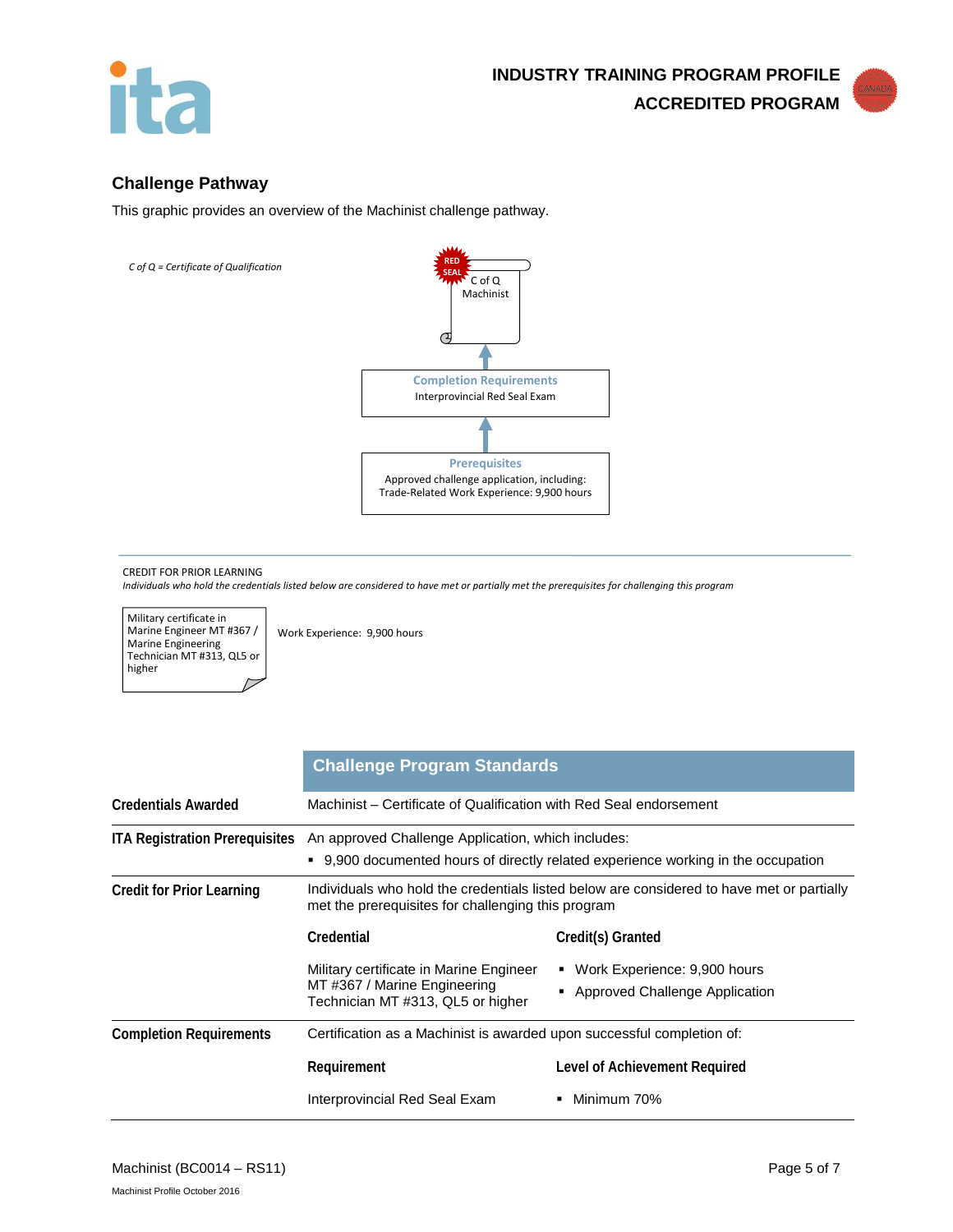



# **Foundation Program**

Refer to the Apprenticeship pathway diagram for this program to see how the Machinist Foundation program fits into apprenticeship.

|                                     | <b>Foundation Program Standards</b>                                                                                                                                                                                                     |                               |  |
|-------------------------------------|-----------------------------------------------------------------------------------------------------------------------------------------------------------------------------------------------------------------------------------------|-------------------------------|--|
| <b>Credentials Awarded</b>          | Machinist – Certificate of Completion                                                                                                                                                                                                   |                               |  |
| <b>Enrollment Prerequisites</b>     | Contact training provider. Prerequisites vary between training institutions                                                                                                                                                             |                               |  |
| <b>Completion Requirements</b>      | A Certificate of Completion in this program is awarded upon successful completion of:                                                                                                                                                   |                               |  |
|                                     | Requirement                                                                                                                                                                                                                             | Level of Achievement Required |  |
|                                     | <b>Technical Training</b>                                                                                                                                                                                                               | Minimum 70%                   |  |
| <b>Program Duration</b>             | Duration varies depending on how training is delivered, but program generally takes 25<br>weeks to complete, assuming 30 hours in school per week                                                                                       |                               |  |
| <b>Credit toward Apprenticeship</b> | Individuals who complete the Machinist Foundation program will receive the following<br>credit toward completion of the Red Seal (Machinist) apprenticeship program:<br>■ Technical Training: Level 1<br>Work-Based Training: 500 hours |                               |  |